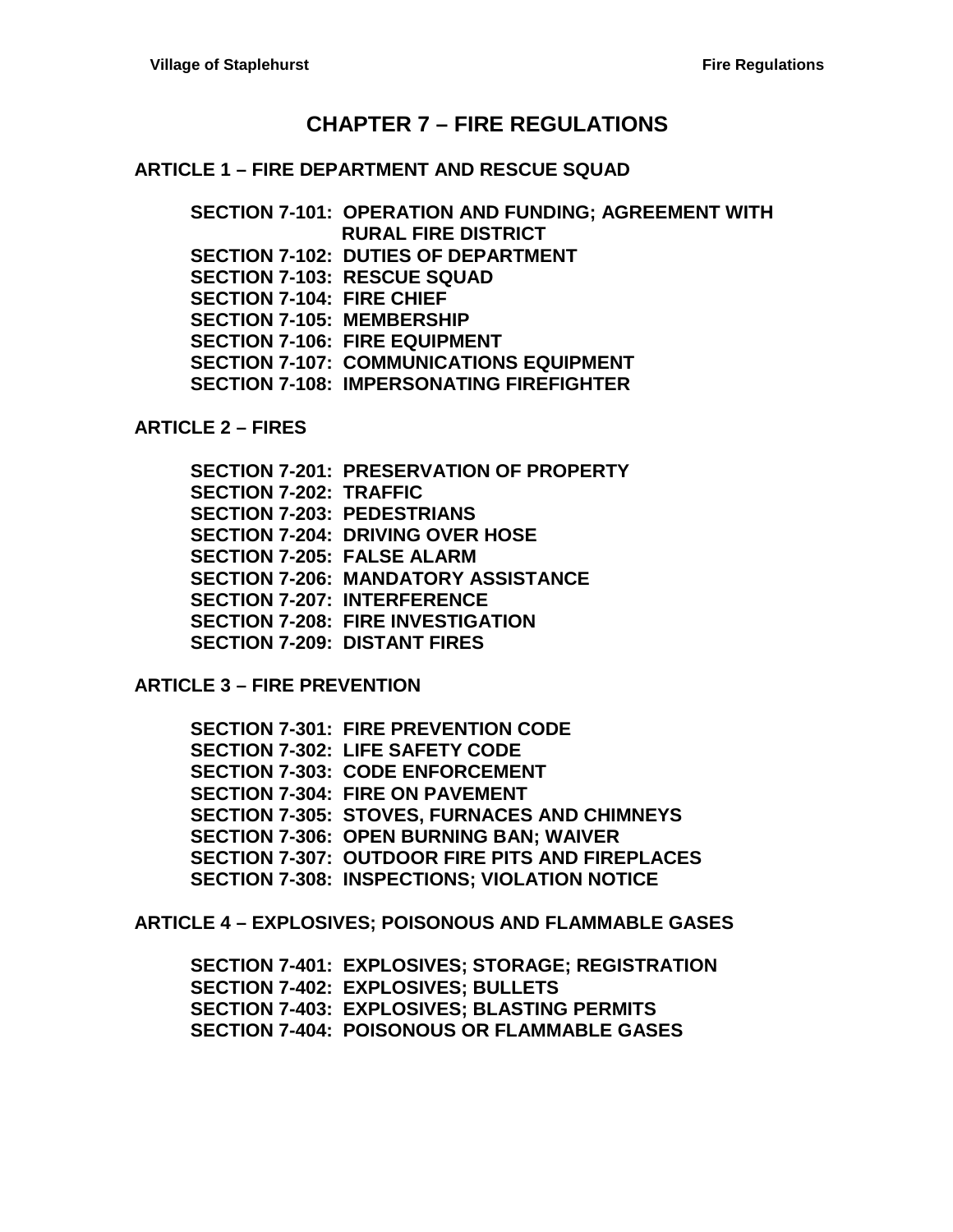## **ARTICLE 5 – [FIREWORKS](#page-14-0)**

#### **[SECTION 7-501: REGULATION OF USE, SALE, POSSESSION OF](#page-14-1)  [FIREWORKS](#page-14-1)**

### **ARTICLE 6 – [PENAL PROVISIONS](#page-16-0)**

### **[SECTION 7-601: VIOLATION; PENALTY](#page-16-1)**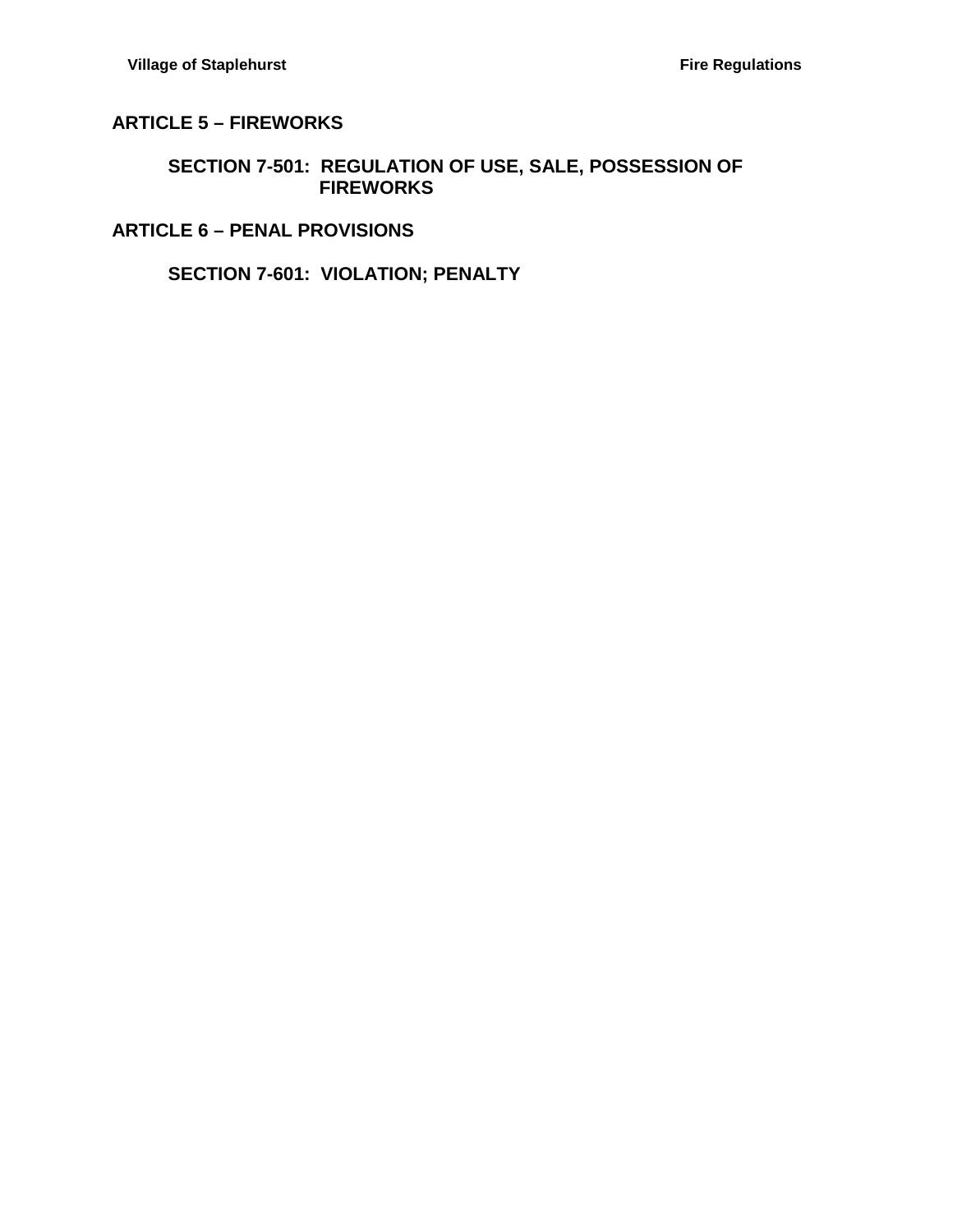# **CHAPTER 7 – FIRE REGULATIONS**

# **Article 1 – Fire Department and Rescue Squad**

### <span id="page-2-2"></span><span id="page-2-1"></span><span id="page-2-0"></span>**SECTION 7-101: OPERATION AND FUNDING; AGREEMENT WITH RURAL FIRE DISTRICT**

A. The village operates the Fire Department and Rescue Squad through the village fire chief and firemen. The fire chief shall manage the Fire Department. The Village Board, for the purpose of defraying the cost of the management, maintenance, and improvement of the Fire Department, may each year levy a tax not exceeding the maximum limits prescribed by state law on the actual valuation of all real estate and personal property within the village that is subject to taxation. The revenue from the said tax shall be placed in the general fund, which shall be in the possession of the village treasurer. Said monies so levied and collected shall be set aside in the village budget as the Fire Department budget and the Rescue Squad budget for defraying the cost of those departments.

B. The Fire Department is authorized to enter into an agreement with the appropriate Rural Fire District for the mutual aid and protection of the residents of both the village and the rural district. Such an agreement shall provide for mutual aid, protection and a sharing of necessary expenses between the village and the Rural Fire District. The agreement so entered into shall be on file in the office of the village clerk for public inspection during office hours. (Neb. Rev. Stat. §17-718, 35-530))

### <span id="page-2-3"></span>**SECTION 7-102: DUTIES OF DEPARTMENT**

It shall be the duty of the Fire Department to use all proper means for the extinguishment of fires, to protect property within the village and to secure the observance of all ordinances, laws, and other rules and regulations with respect to fires and fire prevention.

### <span id="page-2-4"></span>**SECTION 7-103: RESCUE SQUAD**

The Fire Department may also operate a rescue unit for the benefit of those within the Fire Protection District. It shall be the duty of the official in charge of the Rescue Squad, during the time of a rescue call, to insure that every victim of mishap is aided or aided and transported to the emergency room of the nearest hospital. When available, rescue personnel shall respond to all fire calls. (Neb. Rev. Stat. §35-514.02)

### <span id="page-2-5"></span>**SECTION 7-104: FIRE CHIEF**

A. The fire chief shall be elected by the members of the Fire Department. He shall manage the Fire Department and it shall be his duty to inform the Village Board when any of the fire engines, hose, ladders, or other apparatus needs repair. Upon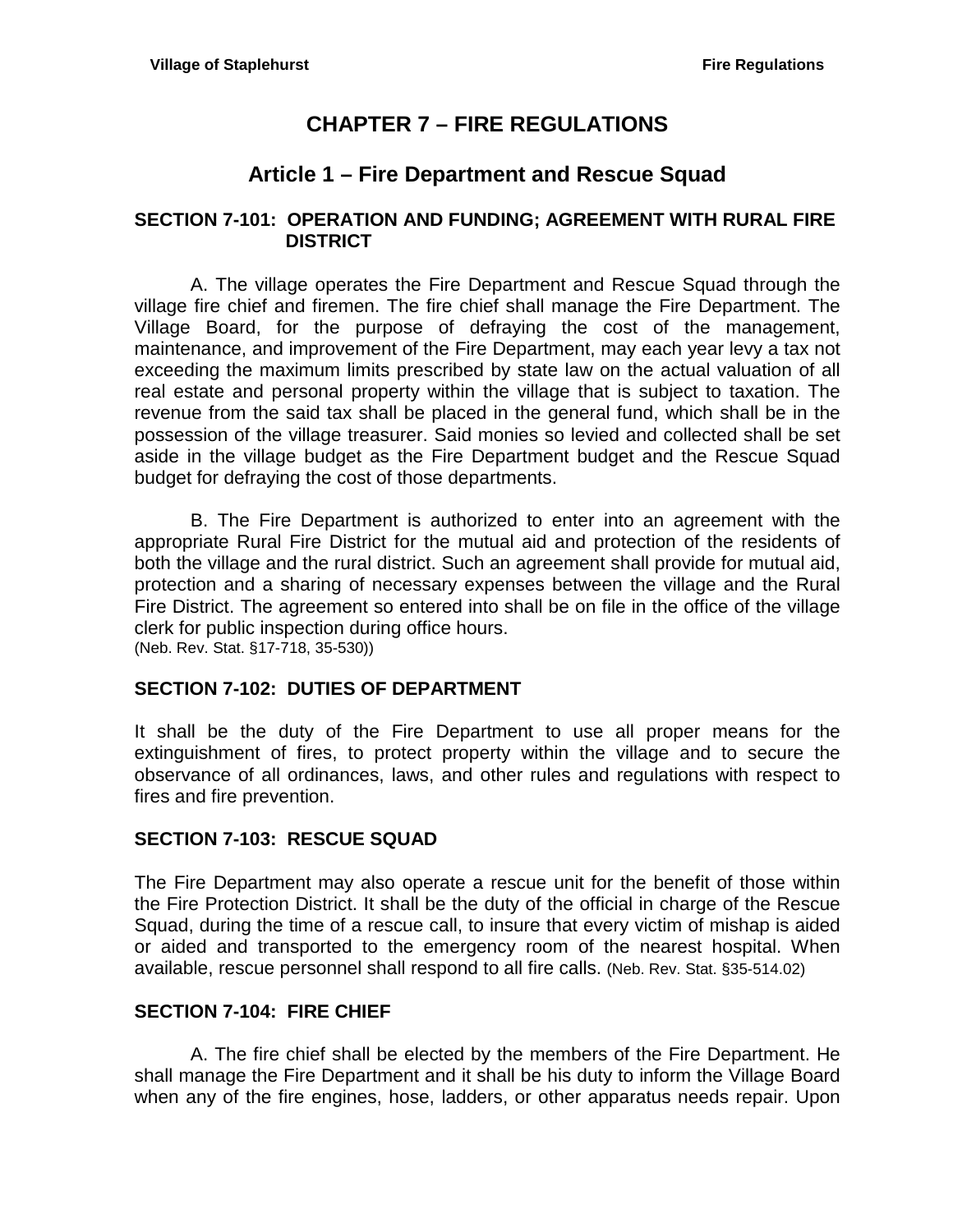the written consent and directive of the Village Board, the fire chief shall cause the repair, improvement, or maintenance of the said equipment and shall personally supervise and approve of the same. It shall be the duty of the fire chief to come before the Village Board at the regular meeting in January each year to give a report of the general condition and the proposed additions or improvements recommended by him.

B. The fire chief shall, before December 1 each year, file with the village clerk a certified copy of the rolls of all members in good standing in their respective companies in order to obtain the exemptions provided by law.

C. The chief shall enforce all laws and ordinances covering the prevention of fires; the storage and use of explosives and flammable substances; the installation of fire alarm systems; the regulation of fire escapes; and the inspection of all premises requiring adequate fire escapes. The fire chief shall have the right to enter at all reasonable hours into buildings and upon all premises within his jurisdiction for the purpose of examining the same for fire hazards and related dangers. The chief shall investigate the cause, origin, and circumstances of fires arising within his jurisdiction. (Neb. Rev. Stat. §17-505, 35-102, 35-108, 81-506, 81-512)

### <span id="page-3-0"></span>**SECTION 7-105: MEMBERSHIP**

A. The fire chief shall appoint no more than 25 members for each Fire Department company, subject to the review and approval of the Board of Trustees. All vacancies shall be filled in this manner.

B. All members of the Fire Department shall be subject to such rules and regulations and shall perform such duties as may be prescribed or required of them by the fire chief or the Board of Trustees.

C. Members of the Fire Department may hold meetings and engage in social activities with the approval of the Board of Trustees. The secretary shall keep a record of all meetings. All records shall be available to the public at any reasonable time.

D. Members of the Fire Department shall be considered to be employees of the village for the purpose of providing them with workers' compensation and other benefits. The Board of Trustees may compensate or reimburse any member of the Fire Department for expenses incurred in carrying out his duties in an amount set by resolution. The Board shall purchase and maintain in force a policy of group term life insurance to age 65 covering the lives of all of the village's active volunteer fire and rescue personnel, except that when any such person serves more than one municipality or rural or suburban fire protection district, the policy shall be purchased only by the first entity or district which he serves. The policy shall provide a minimum death benefit of \$10,000 for death from any cause and shall, at the option of the insured, be convertible to a permanent form of life insurance at age 65. The coverage of such policy shall terminate as to any individual who ceases to be an active volunteer mem-ber of the Fire Department.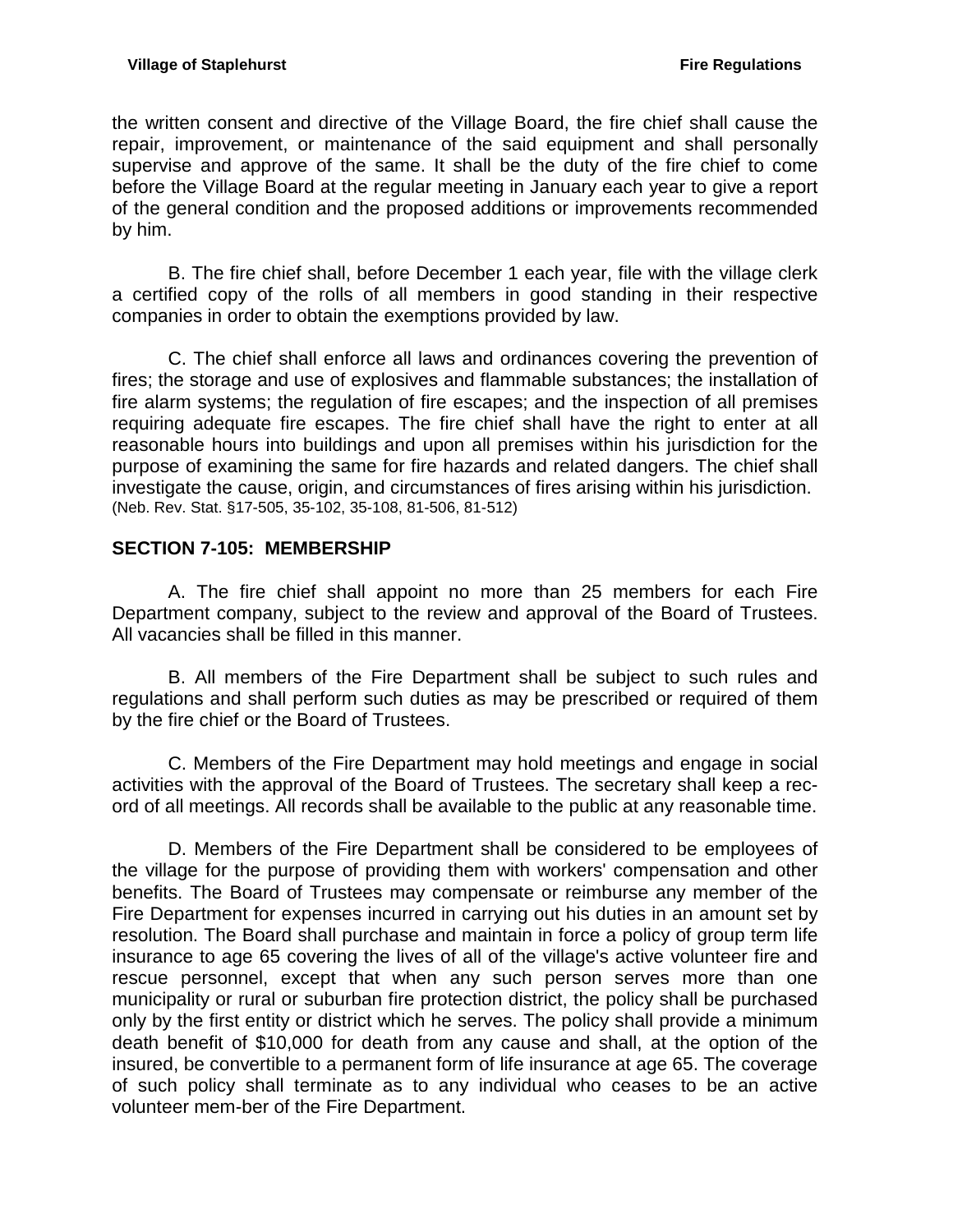E. For purposes of Neb. Rev. Stat. §33-139.01, volunteer firefighters and rescue squad members testifying as witnesses in that capacity alone shall not be deemed employees of the village. (Neb. Rev. Stat. §33-139.01, 35-101 through 35-103, 35-108)

### <span id="page-4-0"></span>**SECTION 7-106: FIRE EQUIPMENT**

A. It shall be unlawful for any person except the fire chief and the members of the Fire Department to molest, destroy, handle or in any other way to interfere with the use and storage of any of the fire trucks and other apparatus belonging to the village. (Neb. Rev. Stat. §28-519)

B. Fire equipment may not be removed from the Fire Department without prior approval of department personnel. village employees shall not be involved in the fire or rescue actions other than as firemen or Rescue Squad members. Maintenance of the Fire Department building is the responsibility of the Village Board. The temperature control of the building shall be administered to insure that oxygen and other equipment of the Rescue Squad and other department companies are maintained at safe operating and administration temperatures.

#### <span id="page-4-1"></span>**SECTION 7-107: COMMUNICATIONS EQUIPMENT**

No unauthorized person shall operate any radio or communications equipment of the Fire Department. All persons authorized to operate said equipment shall do so only as authorized by the license granted to that particular piece of equipment and shall strictly comply with all of the rules and regulations established.

#### <span id="page-4-2"></span>**SECTION 7-108: IMPERSONATING FIREFIGHTER**

It shall be unlawful for any person to falsely personate a firefighter by wearing a badge or other apparel usually worn by a firefighter for the purpose of obtaining any benefit whatsoever. Nothing in this section shall be construed to prohibit the theatrical representation of a firefighter for bona fide entertainment purposes when there is no intent to defraud. (Neb. Rev. Stat. §28-609)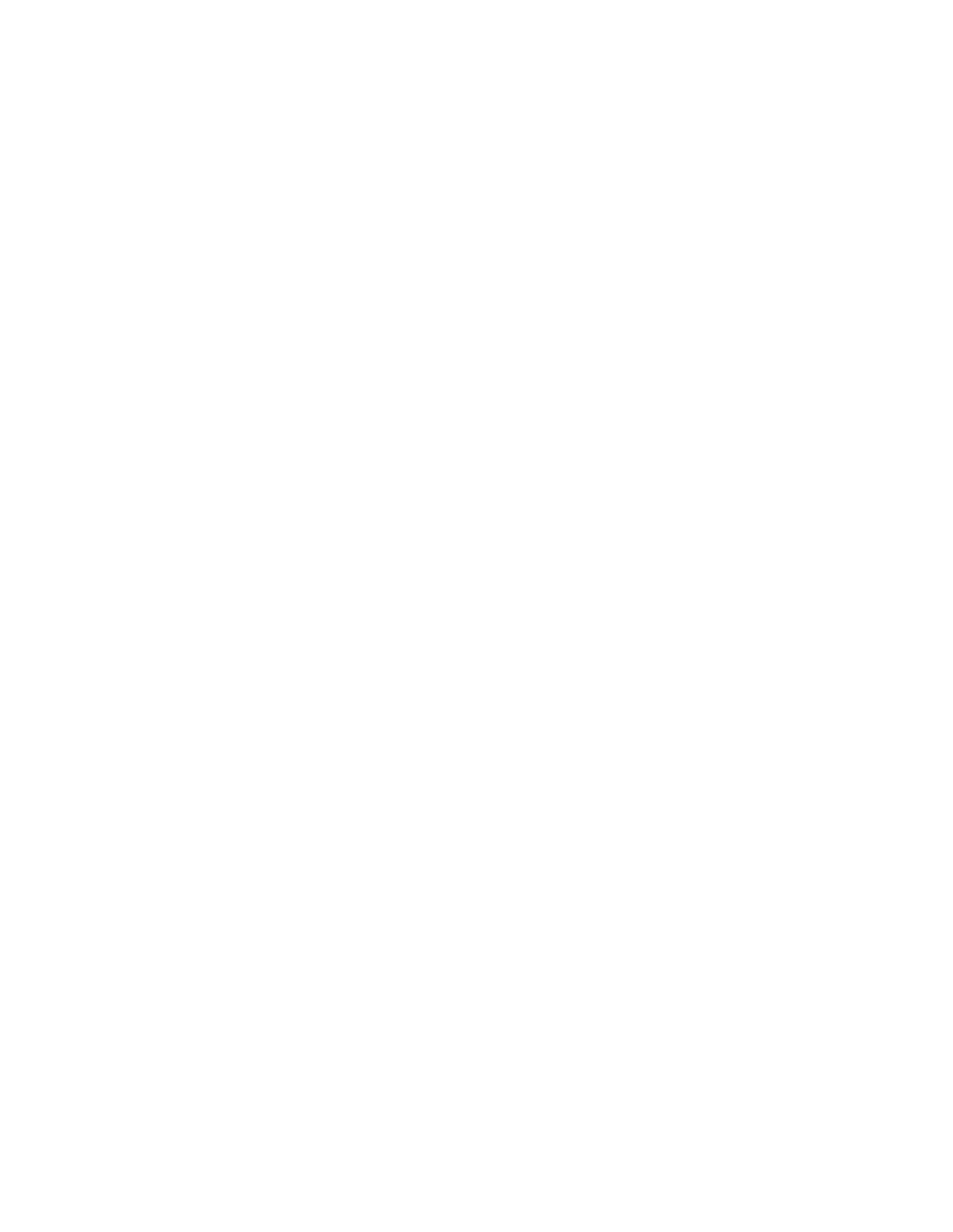## **Article 2 – Fires**

### <span id="page-6-1"></span><span id="page-6-0"></span>**SECTION 7-201: PRESERVATION OF PROPERTY**

Any official of the Fire Department shall have the power during the time of a fire to cause the removal of any private or public property whenever it shall become necessary to do so for the preservation of such property from fire, to prevent the spreading of fire, or to protect adjoining property. The said officials may direct the firefighters to remove any building, structure, or fence for the purpose of checking the progress of any fire.

### <span id="page-6-2"></span>**SECTION 7-202: TRAFFIC**

The driver of any vehicle other than one on official business shall not follow any fire apparatus traveling in response to a fire alarm closer than 500 feet or drive into or park such vehicle within the block where fire apparatus has stopped in answer to a fire alarm. (Neb. Rev. Stat. §60-6,183)

#### <span id="page-6-3"></span>**SECTION 7-203: PEDESTRIANS**

It shall be unlawful for any pedestrian to enter or remain in any street after a fire alarm shall have sounded until the fire trucks shall have completely passed. (Neb. Rev. Stat. §28-908)

### <span id="page-6-4"></span>**SECTION 7-204: DRIVING OVER HOSE**

It shall be unlawful for any person, without the consent of the fire chief or assistant fire chief to drive any vehicle over unprotected hose of the Fire Department. (Neb. Rev. Stat. §60-6,184)

#### <span id="page-6-5"></span>**SECTION 7-205: FALSE ALARM**

It shall be unlawful for any person to intentionally and without good and reasonable cause raise any false alarm of fire. (Neb. Rev. Stat. §28-907, 35-520)

### <span id="page-6-6"></span>**SECTION 7-206: MANDATORY ASSISTANCE**

Any official of the Fire Department may command the assistance and services of any person present at a fire to help in extinguishing the fire or in the removal and protection of property. In the event that a spectator refuses, neglects or fails to assist the Fire Department after a lawful order to do so, he shall be deemed guilty of a misdemeanor.

### <span id="page-6-7"></span>**SECTION 7-207: INTERFERENCE**

It shall be unlawful for any person or persons to hinder or obstruct the fire chief or the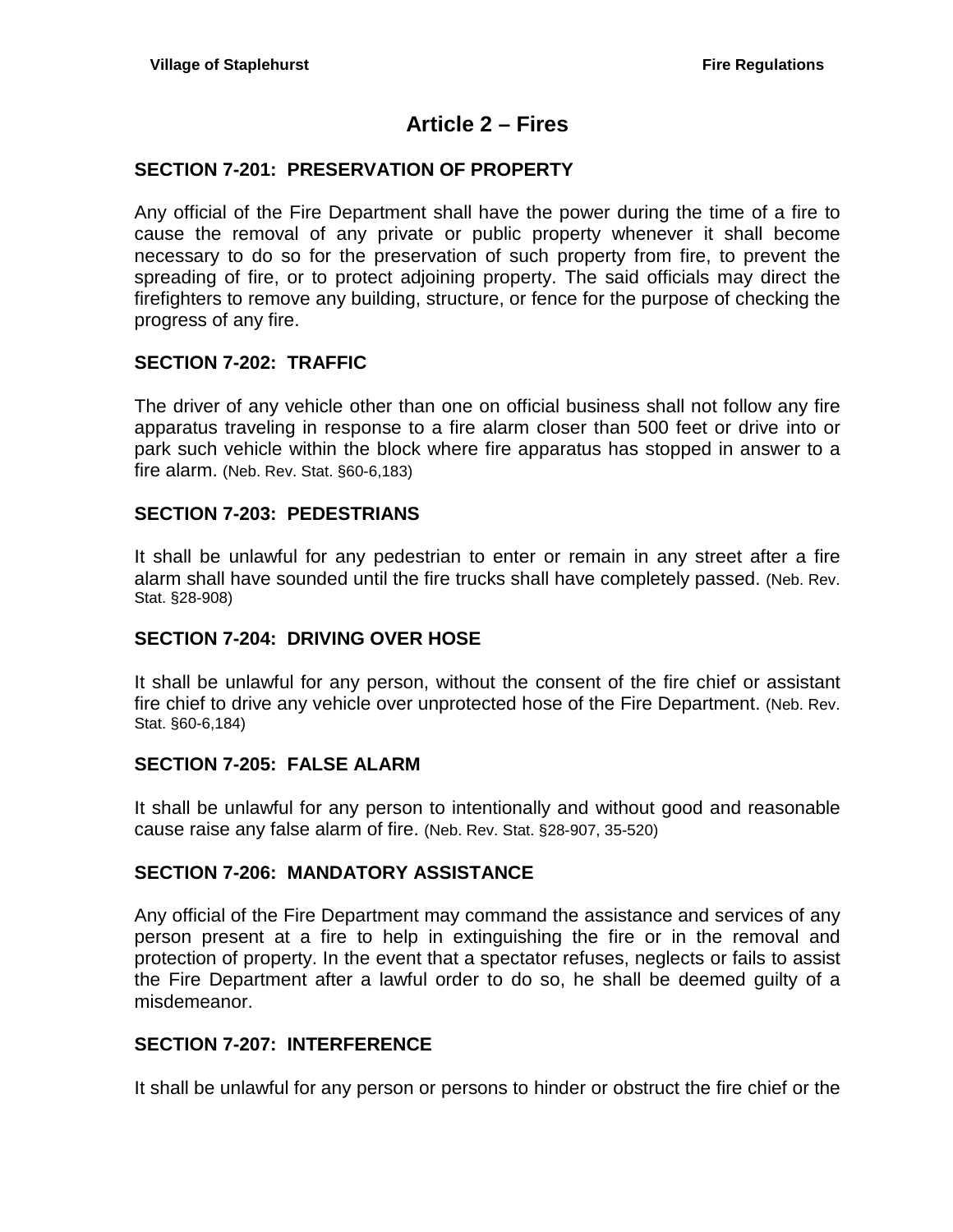members of the Fire Department in the performance of their duties. A person commits the offense of interfering with a fireman if at any time and place where any fireman is discharging or attempting to discharge any official duties he or she willfully:

A. Resists or interferes with the lawful efforts of any fireman in the discharge or attempt to discharge an official duty; or

B. Disobeys the lawful orders given by any fireman while performing his or her duties; or

C. Engages in any disorderly conduct which delays or prevents a fire from being extinguished within a reasonable time; or

D. Forbids or prevents others from assisting or extinguishing a fire or exhorts another person, as to whom he has no legal right or obligation to protect or control, not to assist in extinguishing a fire. (Neb. Rev. Stat. §28-908)

## <span id="page-7-0"></span>**SECTION 7-208: FIRE INVESTIGATION**

It shall be the duty of the Fire Department to investigate or cause to be investigated the cause, origin, and circumstances of every fire occurring in the village in which property has been destroyed or damaged. Any fire of unknown origin shall be reported and such officers shall especially make an investigation and report as to whether such fire was the result of carelessness, accident, or design. Such investigation shall be in compliance with the rules and regulations of the state fire marshal. (Neb. Rev. Stat. §81-506)

### <span id="page-7-1"></span>**SECTION 7-209: DISTANT FIRES**

Upon the permission of the village chairman or fire chief or pursuant to any agreement with a rural fire district for mutual aid and protection, such fire equipment of the village as may be designated by the Village Board as rural equipment may be used beyond the corporate limits to extinguish a reported fire. The firefighters of the village shall be considered as acting in the performance and within the scope of their duties in fighting fires or saving property or life outside the corporate limits of the village when directed to do so by the village chairman, chief of the Fire Department or some person authorized to act for such chief and in so doing, may use such fire equipment of the village as may be designated by the Village Board.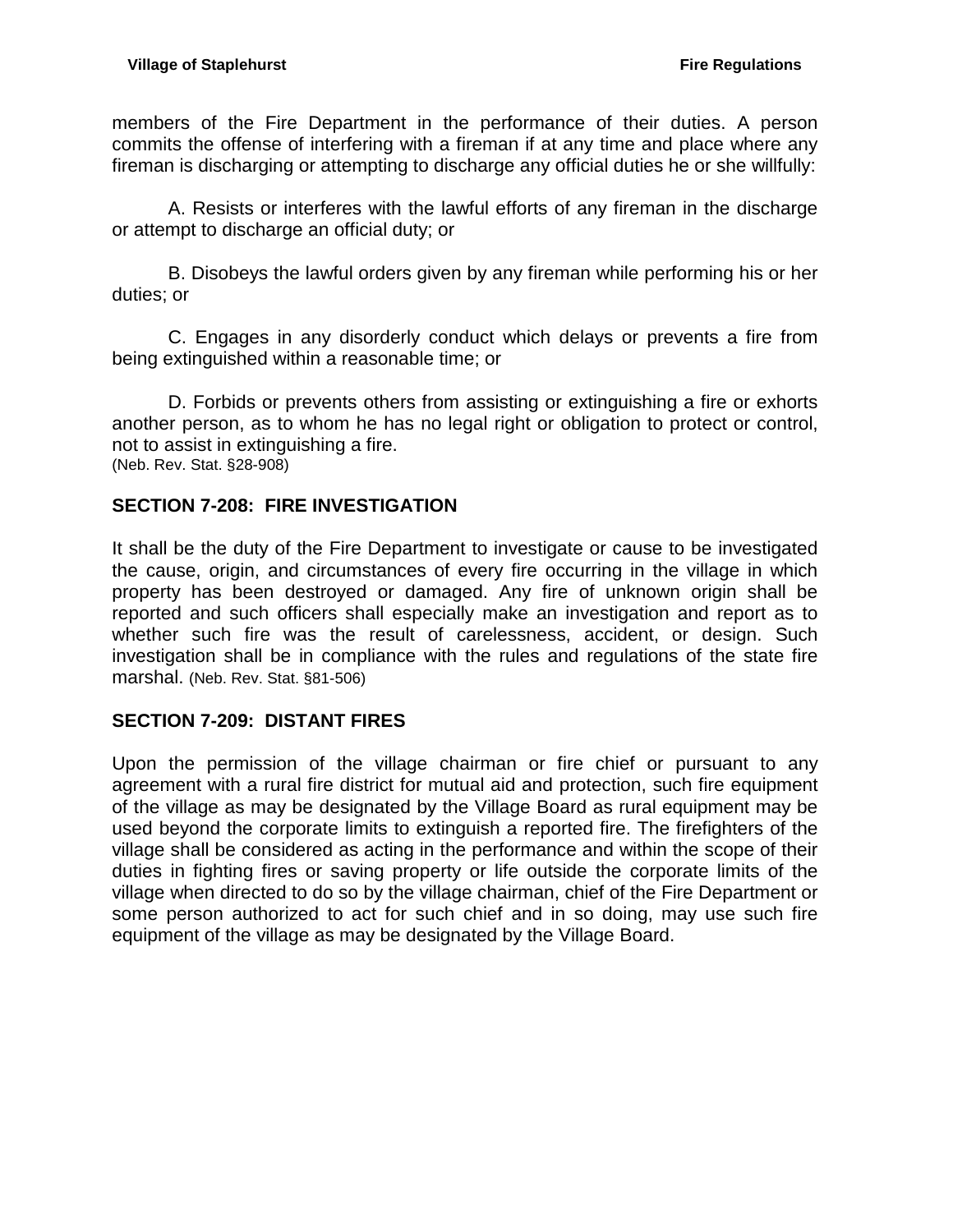# **Article 3 – Fire Prevention**

### <span id="page-8-1"></span><span id="page-8-0"></span>**SECTION 7-301: FIRE PREVENTION CODE**

All of theprovisions of the most recent edition of the Fire Prevention Code, as recommended by the American Insurance Association, are hereby adopted by reference as part of this chapter. One copy, together with all revisions of and amendments thereto, shall be available in the office of the village clerk for public inspection during office hours. In the event that any of the provisions of said code are in conflict with any of the provisions of the municipal code, the provisions of the municipal code shall prevail. (Neb. Rev. Stat. §18-132, 19-902, 19-922, 81-502)

### <span id="page-8-2"></span>**SECTION 7-302: LIFE SAFETY CODE**

Incorporated by reference into this municipal code are the standards recommended by the National Fire Protection Association known as the Life Safety Code, most recent edition and all subsequent amendments. This code shall have the same force and effect as if set out verbatim herein. One copy of the Life Safety Code shall be on file with the village clerk, available for public inspection during office hours. (Neb. Rev. Stat. §18-132, 19-902, 81-502)

### <span id="page-8-3"></span>**SECTION 7-303: CODE ENFORCEMENT**

It shall be the duty of all village officials to enforce the incorporated fire code provisions as provided in Sections 8-301 and 8-302, and all infractions shall be immediately brought to the attention of the fire chief.

### <span id="page-8-4"></span>**SECTION 7-304: FIRE ON PAVEMENT**

It shall be unlawful for any person to set out a fire on the pavement or near any curb within the village. (Neb. Rev. Stat. §17-556)

### <span id="page-8-5"></span>**SECTION 7-305: STOVES, FURNACES AND CHIMNEYS**

All furnaces, stoves and other heating devices shall be installed at a proper distance from any materials and portions of the building which are combustible. Any combustible materials or portions of the building that are dangerously close to such heating devices shall be protected by non-combustible material. This section shall apply both to existing structures and those which may hereafter be erected. (Neb. Rev. Stat. §17-549)

#### <span id="page-8-6"></span>**SECTION 7-306: OPEN BURNING BAN; WAIVER**

A. There shall be a statewide open burning ban on all bonfires, outdoor rubbish fires, and fires for the purpose of clearing land.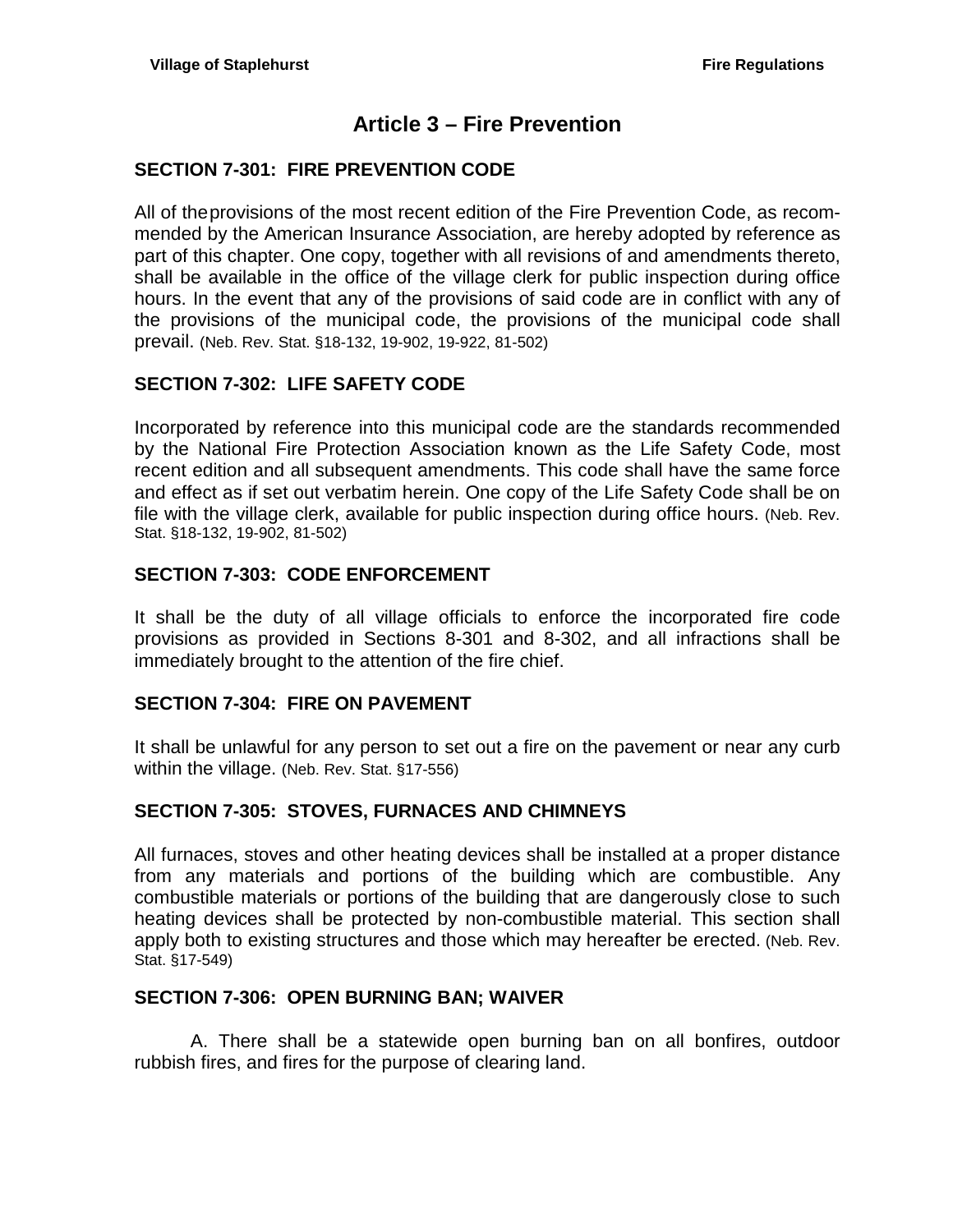B. The fire chief or his designee may waive an open burning ban under subsection (A) of this section for an area under his jurisdiction by issuing an open burning permit to a person requesting permission to conduct open burning. Said person shall make application on a form provided by the state fire marshal. The permit shall be signed by the fire chief or his designee. The fire chief may adopt and promulgate rules and regulations listing the conditions acceptable for issuing a permit to conduct open burning.

C. The fire chief or his designee may waive the open burning ban in his jurisdiction when conditions are acceptable to the chief or his designee. Anyone burning in such jurisdiction when the open burning ban has been waived shall notify the Fire Department of his/her intention to burn.

D. The Fire Department may set and charge a fee for each such permit issued. Such fees shall be remitted to the Village Board for inclusion in the general funds allocated to the Fire Department. Such funds shall not reduce the tax requirements for the department. No such fee shall be collected from any state or political subdivision to which such a permit is issued to conduct open burning under subsection (B) of this section in the course of such state's or political subdivision's official duties.

(Neb. Rev. Stat. §81-520.01)

## <span id="page-9-0"></span>**SECTION 7-307: OUTDOOR FIRE PITS AND FIREPLACES**

"Outdoor fireplaces" shall include fire pits, portable fire pits, and chimineas. These residential outdoor fireplaces use wood as a fuel and are used for containing recreational fires located at a private residence for the purpose of outdoor cooking and personal enjoyment. Outdoor fireplaces do not include barbeque grills that use propane or charcoal as a fuel and are used primarily for outdoor cooking.

"Portable fire pits" are defined as being commercially designed and intended to confine and control outdoor wood fires.

"Chimineas" are defined as outdoor patio fireplaces, usually made from clay, intended to confine and control outdoor wood fires.

"Fire pits" are usually constructed of steel, concrete and/or stone, and constructed above ground with a heavy steel screen cover.

All outdoor fireplaces shall meet the following requirements:

A. *Clearances*. A minimum ten- foot clearance shall be maintained between the outdoor fireplace and combustible structure or materials such as, walls, roofs, fences, decks, wood piles, and other combustible material.

B. *Construction*. Outdoor fireplaces shall be constructed of concrete or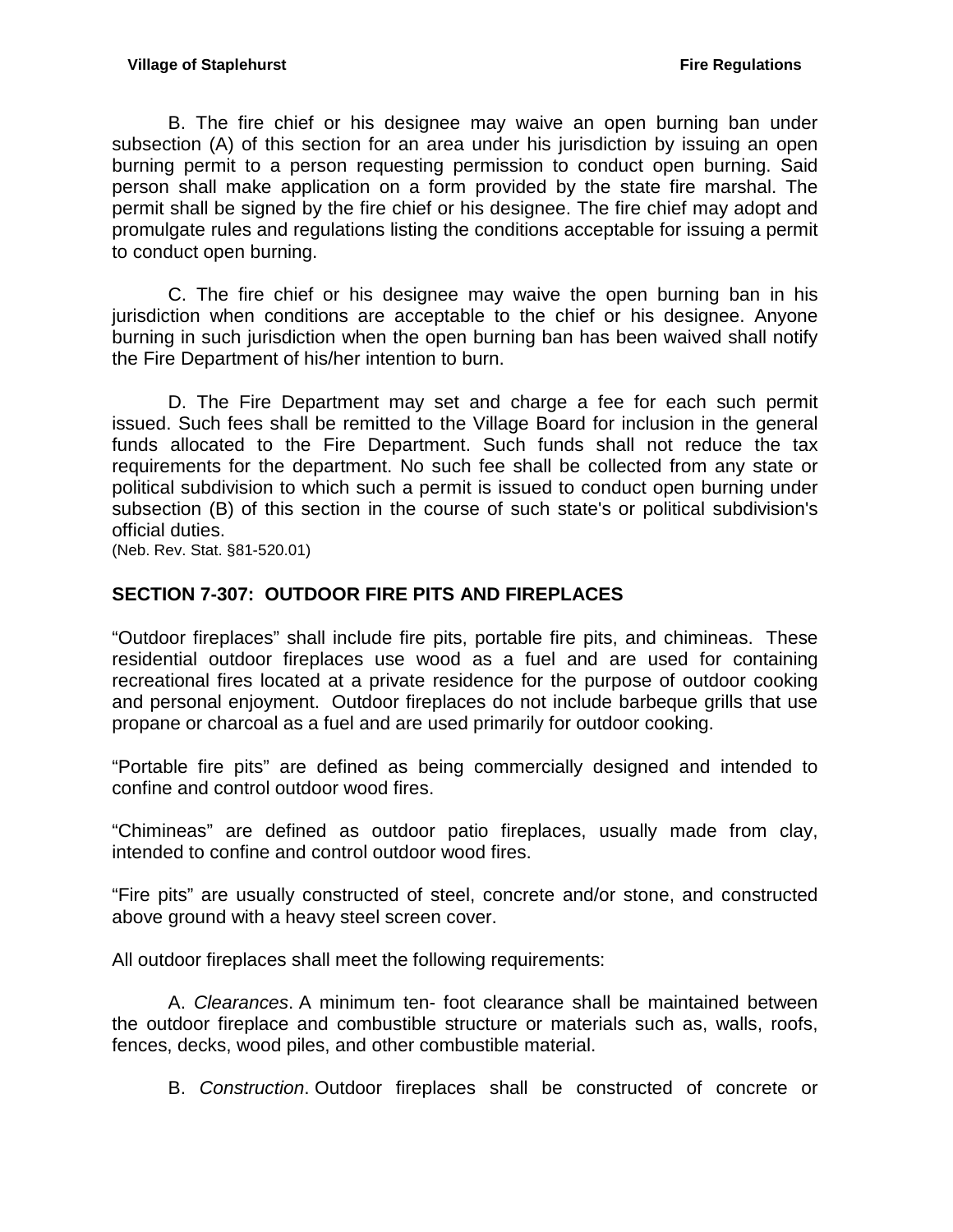approved non-combustible materials. The fire fuel area and openings shall be completely enclosed by a steel screening (spark guard) or an approved noncombustible screening material with openings no greater than one-half inch square. Vent stacks, chimneys, and chimineas shall have a steel screen cover made of heavy wire mesh or other non-combustible material with openings no greater larger than one-half inch square. Not permitted are barrels, half-barrels, drums or similarly constructed devices.

C. *Size*. The fuel area for a fire pit shall not be larger than three feet in diameter and a height of more than three feet.

D. *Location*. Outdoor fireplaces shall be placed on a stable non-combustible surface such as a concrete pad and only at grade level. Outdoor fireplaces shall not be located on combustible balconies or decks and shall not be located under any combustible balcony or any overhanging portion of a structure.

E. *Type of Materials Being Burnt*. Materials allowed by this section shall be limited to untreated wood or approved fireplace starter logs. Petroleum products, rubbish, grass, leaves, cardboard, plastics, rubber or any material that may flow out of the containment or cause excessive heat, smoke, or offensive smell shall not be permitted.

F. *Amount of Materials Being Burnt*. Users must (1) limit the amount of material being burnt to ensure the flames are confined inside the fuel area of the outdoor fireplace and the flames do not extend above the pit or into the chimney, and (2) follow the manufacturer's recommendation on the maximum amount of fuel to be used at one time with spark guard in place.

G. *Supervision*. Outdoor fireplaces shall be under constant supervision by at least one responsible person of age 18 or older from the ignition of the fire until the fire is completely extinguished and embers are cooled so as to prohibit the fire from rekindling.

H. *Provisions for Protection*. A garden hose connected to a water supply or other approved fire extinguishing equipment shall be readily available for use.

I. *Wind and Weather Conditions*. Outdoor fireplaces shall be completely extinguished and/or not be operated when winds are blowing over 12 mph and wind direction will cause smoke, embers, or other burning materials to be carried by the wind toward any building or other combustible materials. Outdoor fireplaces shall not be operated when weather conditions are extremely dry.

J. *Maintenance*. The owner is responsible to ensure proper maintenance and care is accomplished in accordance with manufacturer's instructions. At the minimum, the outdoor fireplace will be checked regularly for the appearance of cracks and other physical deterioration or loose parts.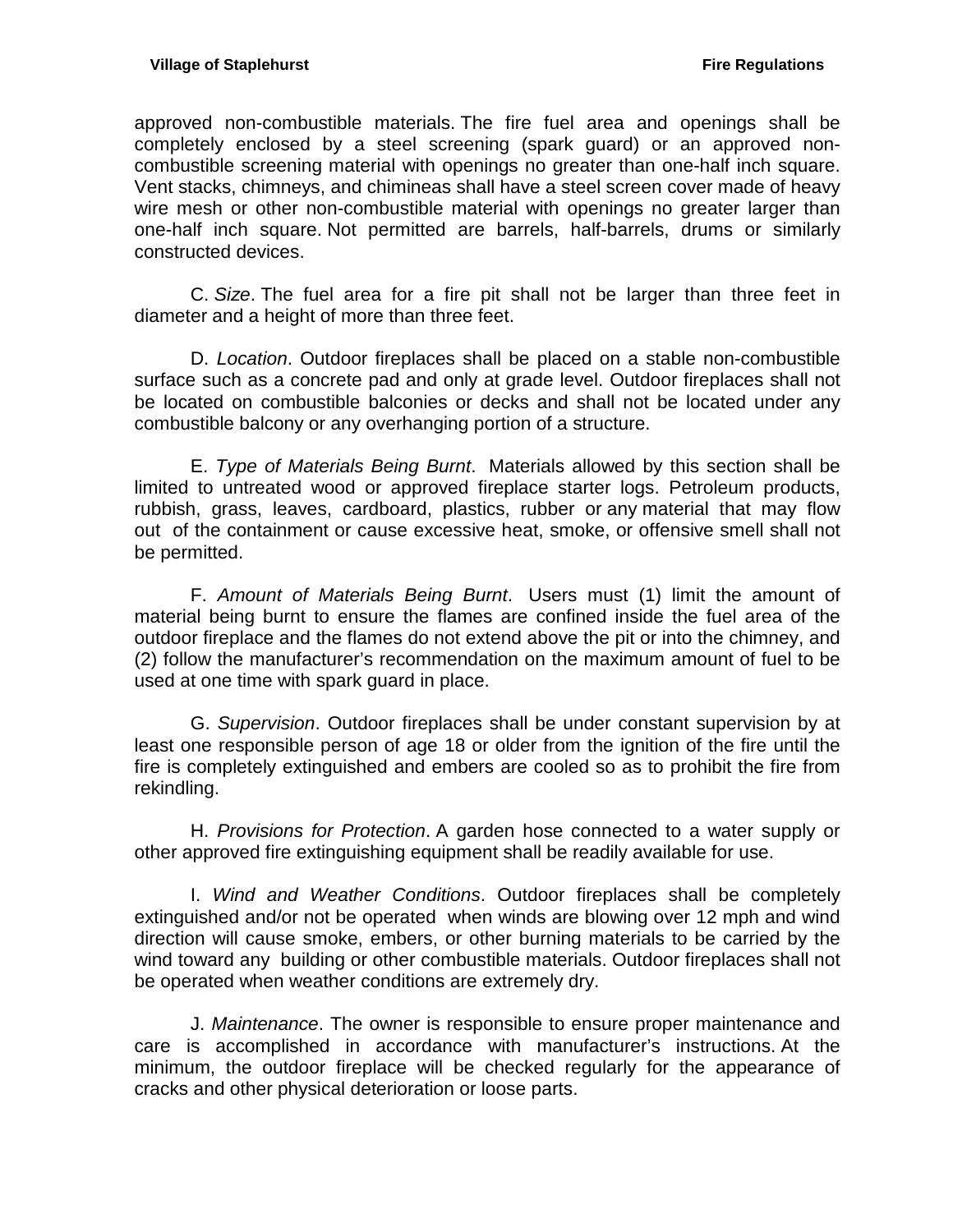K. *Discontinuance*. Smoke from any outdoor fireplace shall not create a nuisance for neighboring property owners. The fire shall be extinguished immediately upon the complaint of the neighboring property owner of any smoke nuisance. The fire chief or an authorized representative has the authority to require outdoor fireplace use to be immediately discontinued if such use is determined to constitute a hazardous condition to occupants of surrounding property.

L. *Building Permit*. For a fire pit, a site plan showing the location of the fire pit on the property and a detailed drawing of the construction of the fire pit shall be submitted to the Permits and Inspections Department of the City for review. A building permit will be issued based on approved plans. A building permit is not required for portable fire pits or chimineas, provided they are commercially designed and have been approved by an independent testing laboratory.

M. *Hours of Operation*. An outdoor fireplace shall be completely extinguished and embers cooled so as to prohibit the fire from rekindling prior to 11:00 pm. (Neb. Rev. Stat. §17-549, 17-556, 81-520.01)

## <span id="page-11-0"></span>**SECTION 7-308: INSPECTIONS; VIOLATION NOTICE**

A. It shall be the duty of the fire chief, when directed to do so by the Village Board, to inspect or cause to be inspected by a Fire Department officer, member, or some other official as often as may be necessary all buildings, premises and public thoroughfares, except the interiors of private dwellings, for the purpose of ascertaining and causing to be corrected any conditions liable to create a fire hazard. It shall be the duty of the owner, lessee or occupant of any building or structure, except the interiors of private dwellings, to allow the fire inspector to inspect the structure for purposes of ascertaining and enumerating all conditions therein that are likely to cause fire or any other violations of the provisions of the village ordinances affecting the hazard of fire.

B. The inspection shall be of the storage, sale and use of flammable liquids, combustibles, and explosives; electric wiring and heating; and the means and adequacy of exits in case of fire in schools, churches, hotels, halls, theaters, factories, hospitals, and all other buildings in which numbers of persons congregate from time to time for any purpose whether publicly or privately owned; the design, construction, location, installation, and operation of equipment for storing, handling, and utilizing of liquefied petroleum gases, specifying the odorization of said gases and the degree thereof; and chemicals, prozylin plastics, nitrocellulose films, or any other hazardous material that may now or hereafter exist. (Neb. Rev. Stat. §81-512)

C. It shall be the duty of the owner, lessee, or occupant of any building or structure that was lawfully inspected as herein prescribed and who receives written or verbal notice of a violation of any of the provisions of the village ordinances to correct such condition within five days from the date of receipt of such notice.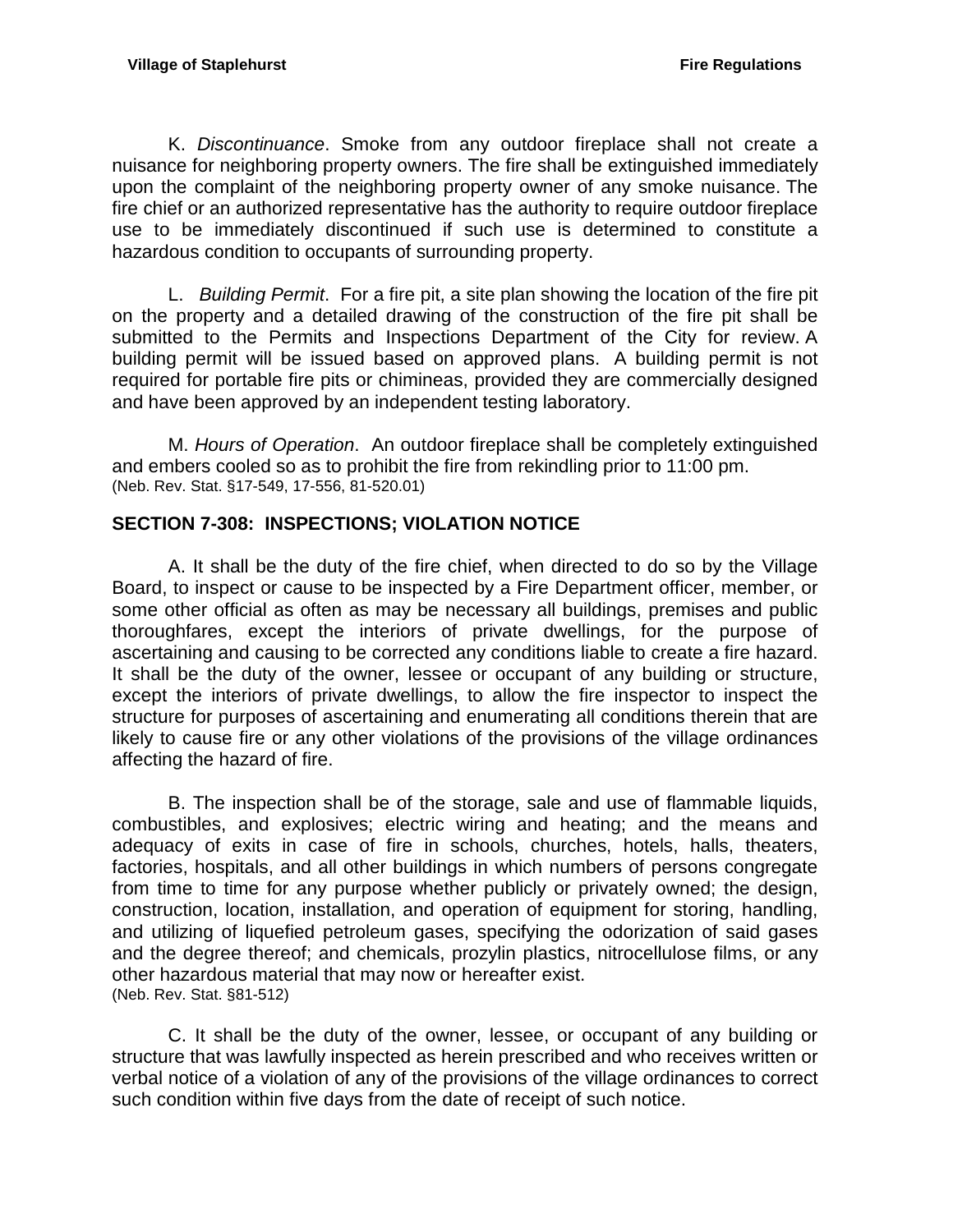# **Article 4 – Explosives; Poisonous and Flammable Gases**

#### <span id="page-12-1"></span><span id="page-12-0"></span>**SECTION 7-401: EXPLOSIVES; STORAGE; REGISTRATION**

A. Any person, firm, or corporation storing or keeping dynamite, gunpowder, nitroglycerine, or other high explosives within the village for any period of time shall register such information with the village clerk within ten days after such explosives are brought into the village. The clerk shall provide such information to the fire chief and to the Village Board. Transfer of explosives to another individual within the village shall require the individual receiving the explosives to register the transfer and the new location of the explosives with the clerk. Also, moving explosives to a new location by the owner shall require registration of that fact to the clerk.

B. All high explosives, including dynamite, gunpowder and nitroglycerine shall be stored in a proper receptacle which shall be closed at all times except when actually in use. Such cement, metal, or stone receptacle shall not be located in any room where there is a flame or flammable materials. The area surrounding the storage facilities shall be kept clear of rubbish, brush, dry grass, or trees for not less than 25 feet in all directions. Any other combustible materials shall be kept a distance of not less than 50 feet from outdoor storage facilities. (Neb. Rev. Stat. §17-549)

### <span id="page-12-2"></span>**SECTION 7-402: EXPLOSIVES; BULLETS**

Cartridges, shells, and percussion caps shall be kept in their original containers away from flame, flammable materials, and high explosives.

#### <span id="page-12-3"></span>**SECTION 7-403: EXPLOSIVES; BLASTING PERMITS**

Any person wishing to discharge high explosives within the village must secure a permit from the Village Board and shall discharge such explosives in conformance with their direction and under their supervision, and in no case shall any person perform blasting operations unless operating under the direct supervision of a person in possession of a valid user's permit issued by the Nebraska State Patrol. (Neb. Rev. Stat. §17-556, 28-1229)

### <span id="page-12-4"></span>**SECTION 7-404: POISONOUS OR FLAMMABLE GASES**

A. Any person, firm or corporation desiring to store or keep in the village any form of poisonous or flammable gas or liquefied petroleum gas in excess of 100 gallons or to add to, enlarge or replace any facility used for the storage of such gases must first get a permit from the Village Board, which shall require the name of the gas, the place of storage, and the amount of gas stored. If permission is granted, the board shall prescribe such rules, regulations and precautionary actions as it may deem necessary.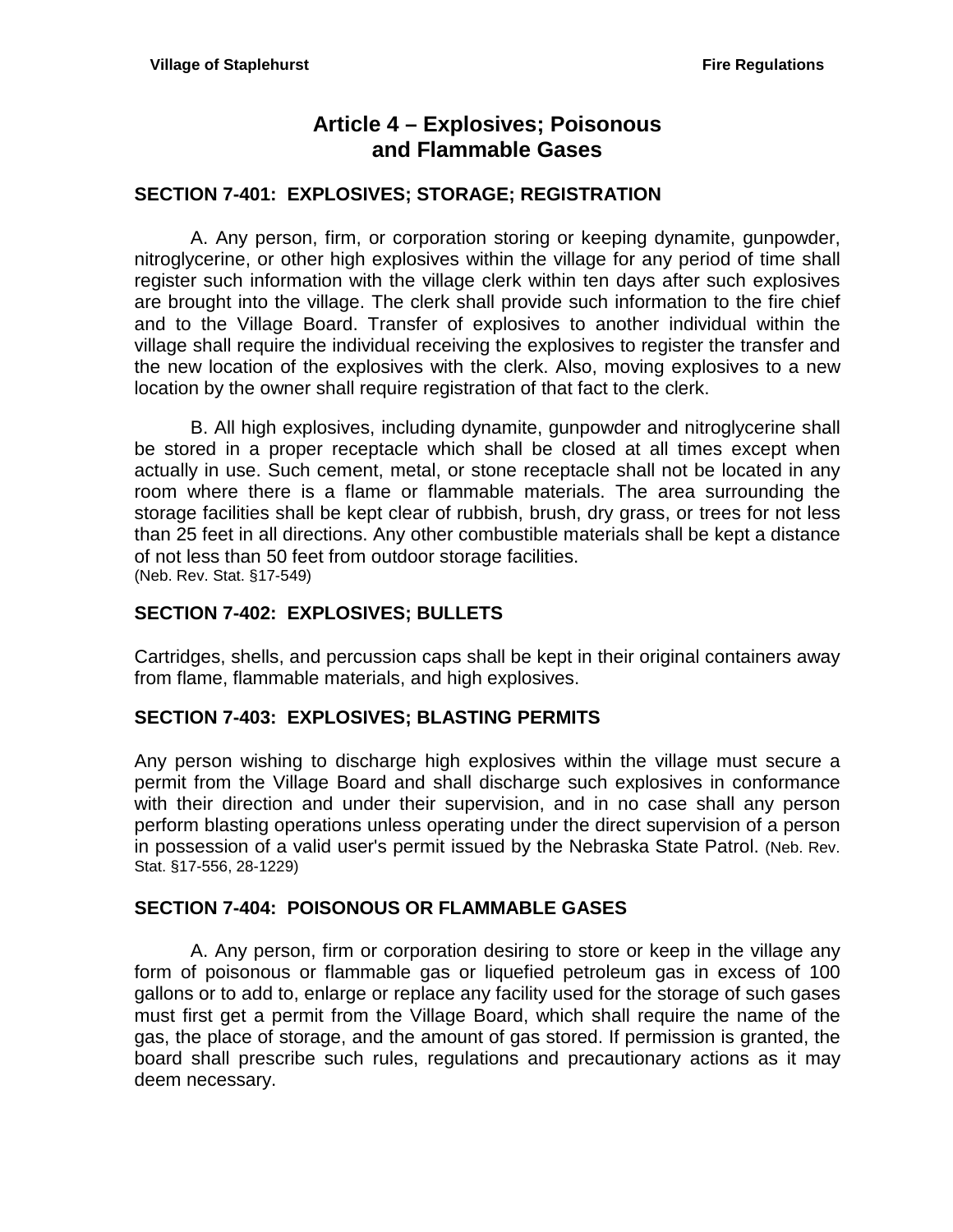B. Any person desiring to store or keep in their possession liquified petroleum gas shall place the containers outside of buildings on nonflammable docks or platforms and no such container shall at any time be stored within a building of any kind.

(Neb. Rev. Stat. §17-549)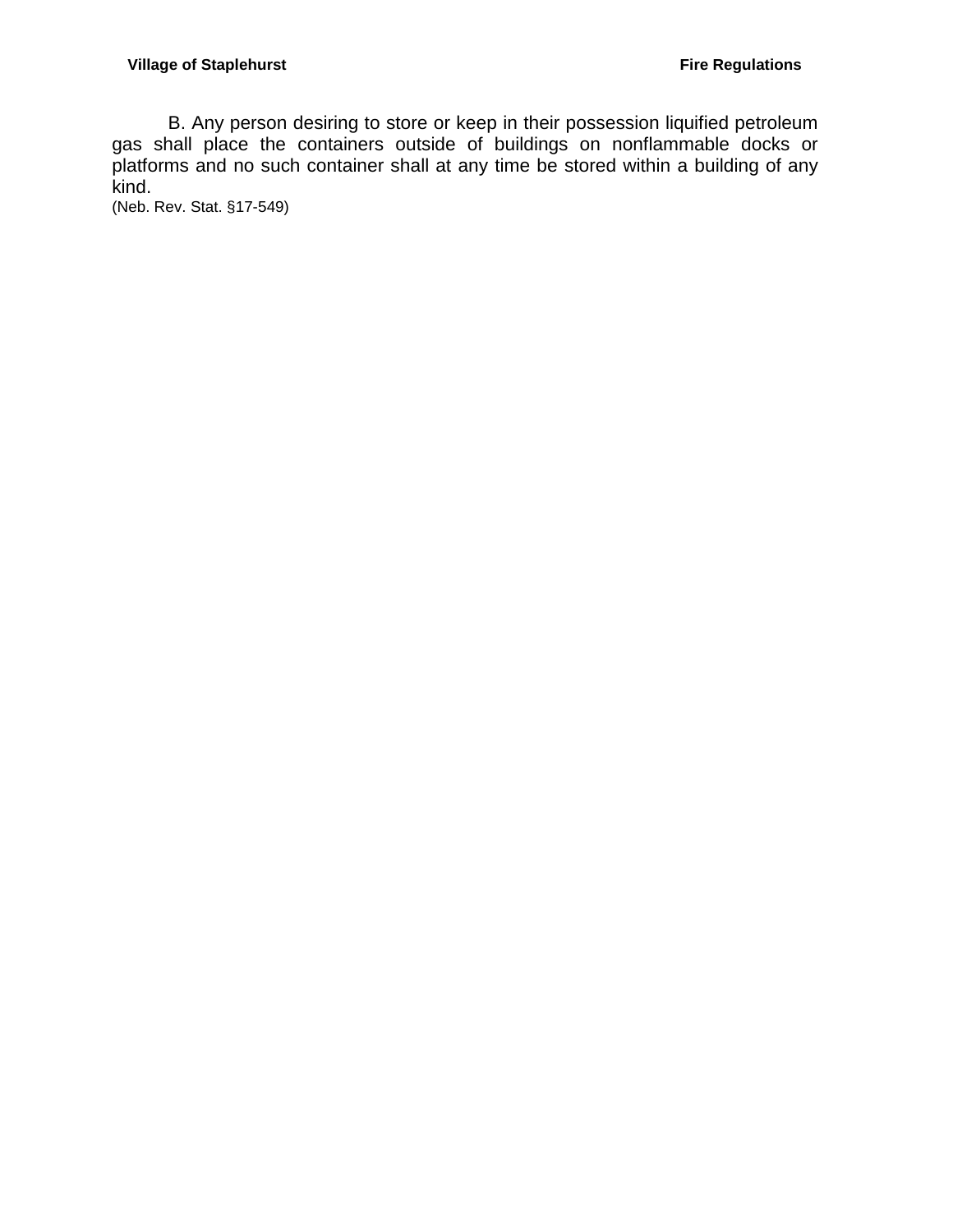# **Article 5 – Fireworks**

## <span id="page-14-1"></span><span id="page-14-0"></span>**SECTION 7-501: REGULATION OF USE, SALE, POSSESSION OF FIREWORKS**

The use, sale, offer for sale, and possession of permissible fireworks in the village as defined by Neb. Rev. Stat. §28-1241 shall be governed and regulated by Neb. Rev. Stat. §28-1241 to §28-1252, including any and all amendments thereto, together with any rules and regulations adopted by the state fire marshal for the enforcement of said sections.